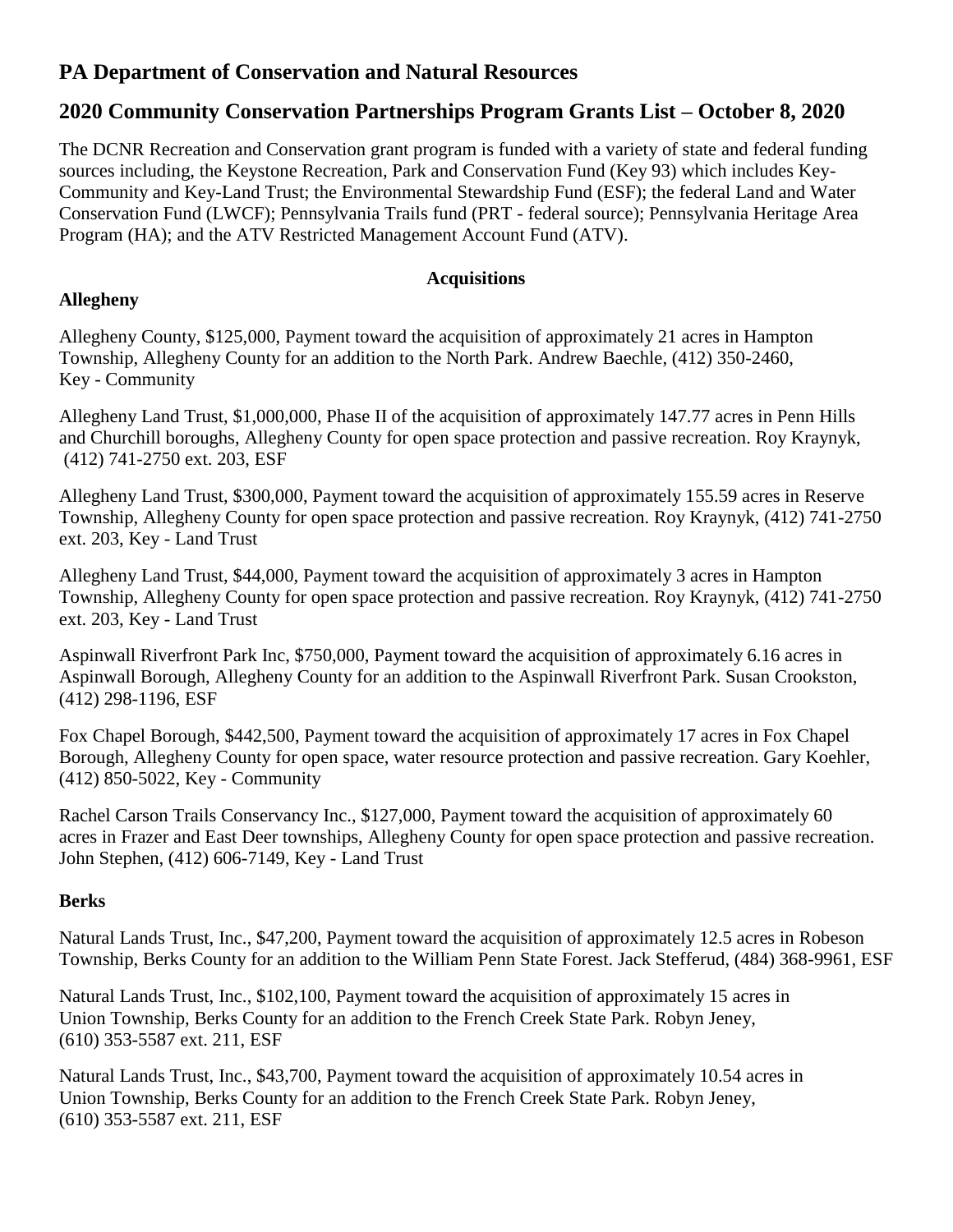#### **Bucks**

Natural Lands Trust, Inc., \$81,200, Payment toward the acquisition of approximately 15 acres in Haycock Township, Bucks County for an addition to the State Game Lands 157. Robyn Jeney, (610) 353-5587 ext. 211, ESF

#### **Cameron**

Western Pennsylvania Conservancy, \$115,250, Payment toward the acquisition of approximately 66 acres in Grove Township, Cameron County for an addition to the Elk State Forest. Matt Marusiak, (814) 776-1114, Key - Land Trust

#### **Carbon**

Wildlands Conservancy, Inc., \$2,000,000, Payment toward the acquisition of approximately 3,798 acres in Kidder and Penn Forest townships, Carbon County for an addition to the Hickory Run State Park. Dawn Gorham, (610) 965-4397 ext. 117, Key - Land Trust

#### **Carbon and Luzerne**

Wildlands Conservancy, Inc., \$1,000,000, Payment toward the acquisition of approximately 3,000 acres in Foster and Hazle townships, Luzerne County and Lausanne, Banks and Packer townships and Weatherly Borough, Carbon County for an addition to the Weiser State Forest. Dawn Gorham, (610) 965-4397 ext. 117, Key - Land Trust

#### **Chester**

Brandywine Conservancy & Museum of Art, \$958,000, Payment toward the acquisition of approximately 569 acres in Lower Oxford and West Nottingham townships, Chester County for open space protection and passive recreation. Kimberly Gordon, (610) 388-8392, Key - Land Trust

Modena Borough, \$25,100, Payment toward the acquisition of approximately 2.5 acres in Modena Borough, Chester County to establish a public park for passive recreation. Antoinette Johnson, (610) 384-6777, Key - Community

Natural Lands Trust, Inc., \$109,300, Payment toward the acquisition of approximately 2.7 acres in Upper Uwchlan Townships, Chester County for an addition to the Marsh Creek State Park. Jack Stefferud, (484) 368-9961, Key - Land Trust

New Garden Township, \$54,400, Payment toward the acquisition of approximately 9.9 acres in New Garden Township, Chester County for an addition to the Mill Race Preserve. Kathryn Parlier, (610) 268-2915 ext. 100, Key - Community

New Garden Township, \$108,000, Payment toward the acquisition of approximately 7.8 acres in New Garden Township, Chester County for an addition to the Chandler Woods Preserve. Kathryn Parlier, (610) 268-2915 ext. 100, Key - Community

North Coventry Township, \$77,800, Payment toward the acquisition of approximately 6.3 acres in North Coventry Township, Chester County for an addition to the Coventry Woods Park. Kevin Hennessey, (610) 323-1694, Key - Community

West Bradford Township, \$1,500,000, Payment toward the acquisition of approximately 163 acres in West Bradford Township, Chester County to establish a public park for both passive and active recreation. Justin Yaich, (610) 269-4174, LWCF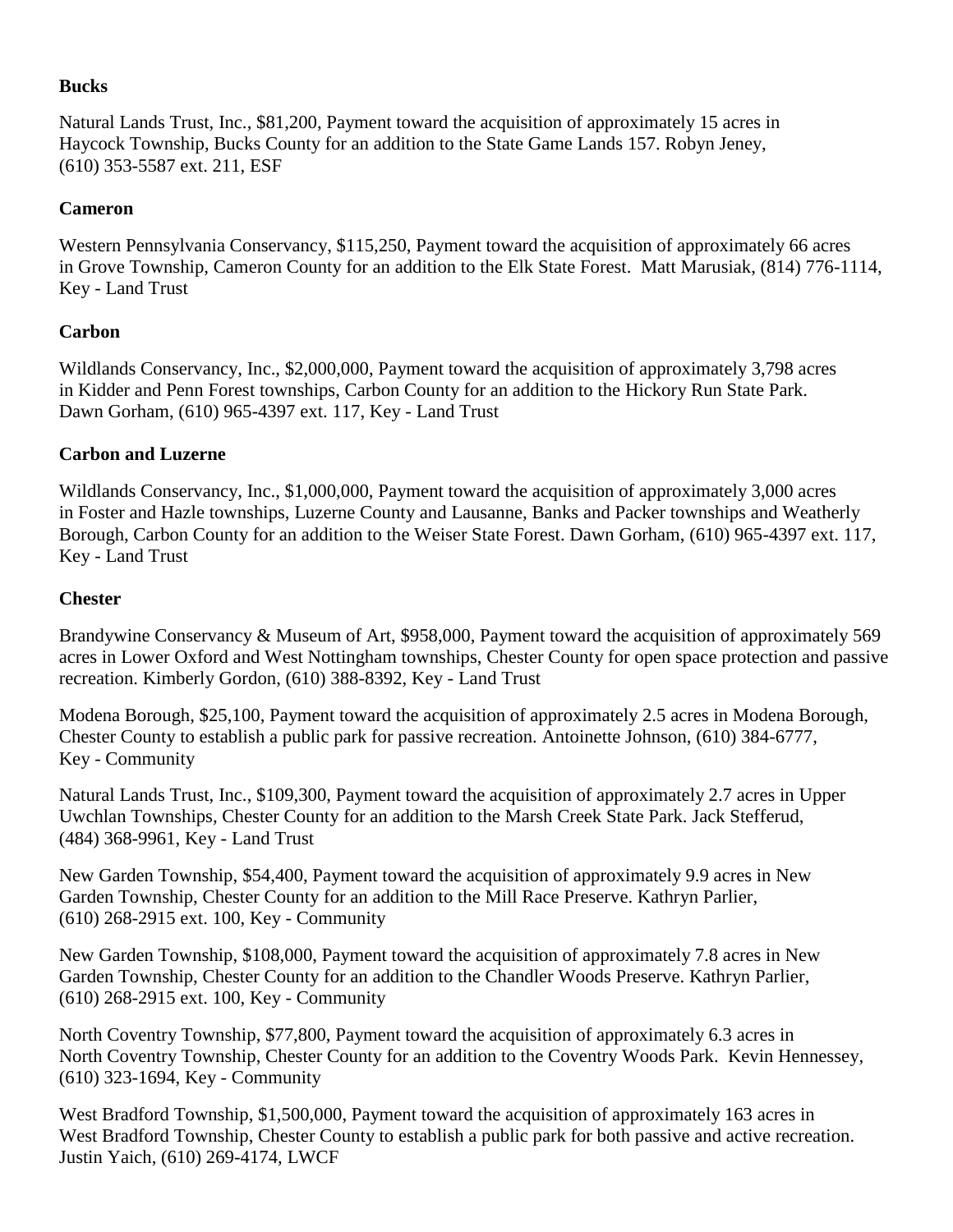## **Cumberland and Perry**

The Nature Conservancy, \$1,000,000, Payment toward the acquisition of approximately 1,254.62 acres in Penn Township, Perry County and East Pennsboro and Hampden townships, Cumberland County for open space protection and passive recreation. Tyler Smith, (717) 232-6001 ext. 208, Key - Land Trust

## **Delaware**

Concord Township, \$246,700, Payment toward the acquisition of approximately 8 acres in Concord Township, Delaware County for an addition to the Clayton Park Woods Natural Area. Amanda Serock, (610) 459-8911 ext. 102, Key - Community

Delaware County, \$305,000, Payment toward the acquisition of approximately 10 acres in Middletown Township, Delaware County for an addition to the Mineral Hill County Park. Steven R. Beckley, AICP, (610) 891-5214, Key - Community

Middletown Township, \$1,000,000, Payment toward the acquisition of approximately 81 acres in Middletown Township, Delaware County for an addition to Sleighton Park expanding passive recreation opportunities. Jaime Jilozian, (610) 565-2700, LWCF

North American Land Trust, \$634,700, Payment toward the acquisition of approximately 72 acres in Chadds Ford Township, Delaware County for open space and historic preservation. Amy Bruckner, (610) 388-3670 ext. 15, Key - Land Trust

Tinicum Township, \$62,900, Payment toward the acquisition of approximately 0.3 acres in Tinicum Township, Delaware County for river access and recreation activities. David D. Schreiber, (610) 521-3530, Key - Community

#### **Erie**

Western Pennsylvania Conservancy, \$260,900, Payment toward the acquisition of approximately 242.8 acres in Venango Township, Erie County for open space protection and passive recreation. Ann Sand, (412) 586-2374, Key - Land Trust

Western Pennsylvania Conservancy, \$27,600, Payment toward the acquisition of approximately 35 acres in Waterford Township, Erie County for open space protection and passive recreation. Ann Sand, (412) 586-2374, Key - Land Trust

#### **Juniata**

Central Pennsylvania Conservancy, \$50,000, Payment toward the acquisition of approximately 36 acres in Milford Township, Juniata County for an addition to the Brady Bryner Preserve. Benjamin Mummert, (717) 241-4360, Key - Land Trust

# **Lehigh**

Wildlands Conservancy, Inc., \$260,000, Payment toward the acquisition of approximately 45 acres in Salisbury and Upper Saucon townships, Lehigh County for an addition to the South Mountain Preserve. Dawn Gorham, (610) 965-4397 ext. 117, Key - Land Trust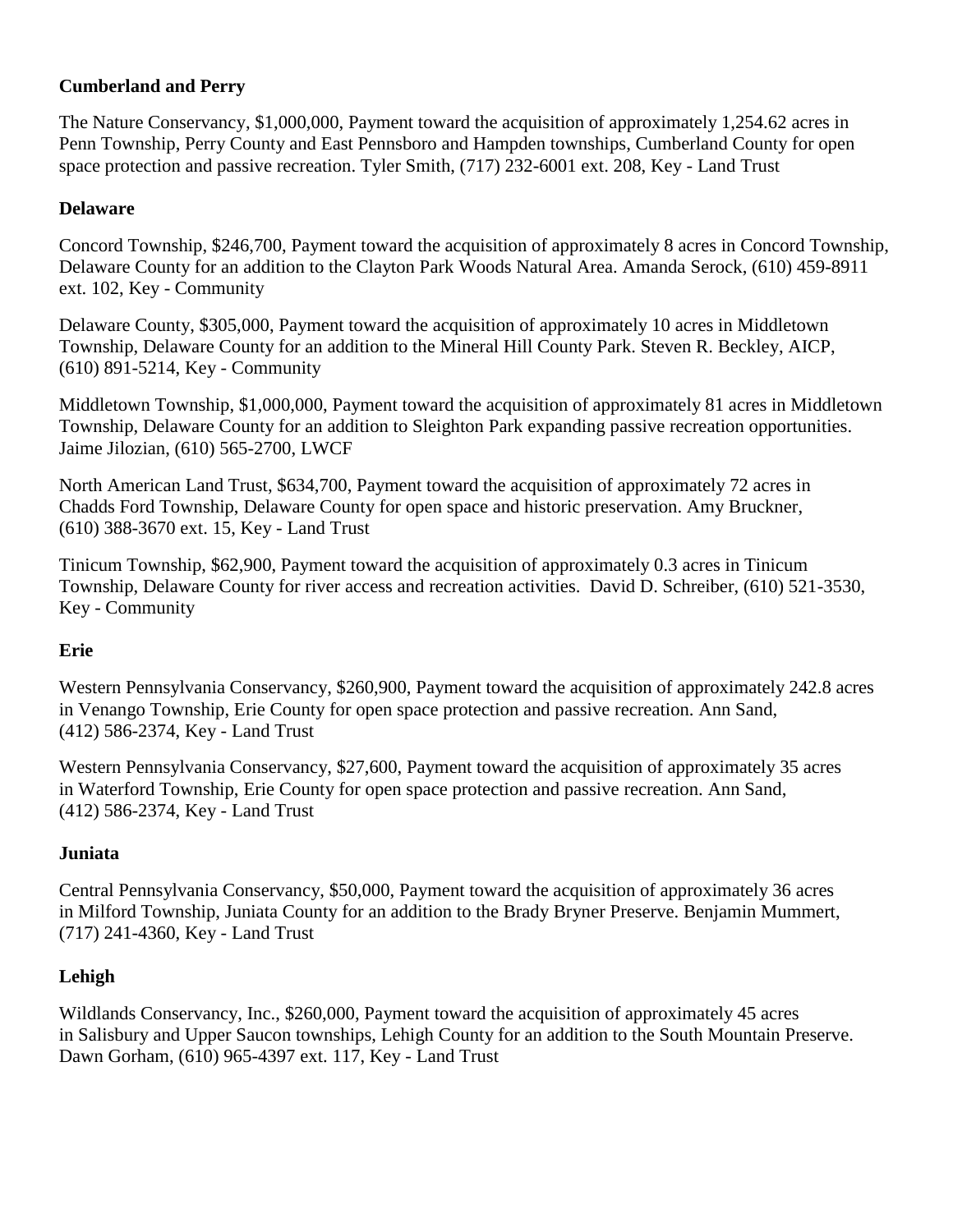## **Luzerne**

Conyngham Borough, \$37,500, Payment toward the acquisition of approximately 9 acres in Conyngham Borough, Luzerne County for an addition to the Nature Park and Willows Park. Gary Gregory, (570) 788-4385, Key - Community

North Branch Land Trust, \$850,000, Payment toward the acquisition of approximately 700 acres in Newport and Hanover townships, Luzerne County for an addition to the Pinchot State Forest. Rylan Coker, (570) 310-1781, ESF

## **Monroe**

Natural Lands Trust, Inc., \$646,000, Payment toward the acquisition of approximately 1,391 acres in Middle Smithfield Township, Monroe County for an addition to the Delaware State Forest. Katherine Raman, AICP, (610) 353-5587, ESF

Pocono Heritage Land Trust, \$125,000, Payment toward the acquisition of approximately 61.5 acres in Stroud and Hamilton Townships, Monroe County for passive recreation and greenway connectivity. Louise Troutman, (570) 424-1514, Key - Land Trust

## **Montgomery**

Upper Salford Township, \$183,400, Payment toward the acquisition of approximately 25 acres in Upper Salford Township, Montgomery County for an addition to the Rogers-Hiester Conservation Preserve. Amy Shafer, (610) 287-6160, Key - Community

## **Philadelphia**

Neighborhood Gardens Trust, \$92,000, Payment toward the acquisition of approximately 0.03 acres in the City of Philadelphia, Philadelphia County for the preservation of the Emerald Street Community Garden; and the protection of approximately 0.04 acres in the City of Philadelphia, Philadelphia County in the form of a land donation. Marlana Moore, (215) 988-1630, Key - Land Trust

#### **Potter**

Western Pennsylvania Conservancy, \$185,700, Payment toward the acquisition of approximately 90 acres in Summit Township, Potter County for an addition to the Susquehannock State Forest. Matt Marusiak, (814) 776-1114, Key - Land Trust

#### **Warren**

Foundation for Sustainable Forests, \$450,000, Payment toward the acquisition of approximately 155 acres in Southwest Township, Warren County for watershed protection and passive recreation; and the protection of approximately 285 acres in Southwest Township, Warren County in the form of a land donation. Annie Socci, (814) 694-5830, Key - Land Trust

#### **Wayne**

Lacawac Sanctuary Foundation, Inc., \$140,000, Payment toward the acquisition of approximately 130.7 acres in Oregon Township, Wayne County for public recreation and environmental education. Craig Lukatch, (570) 689-9494, ESF